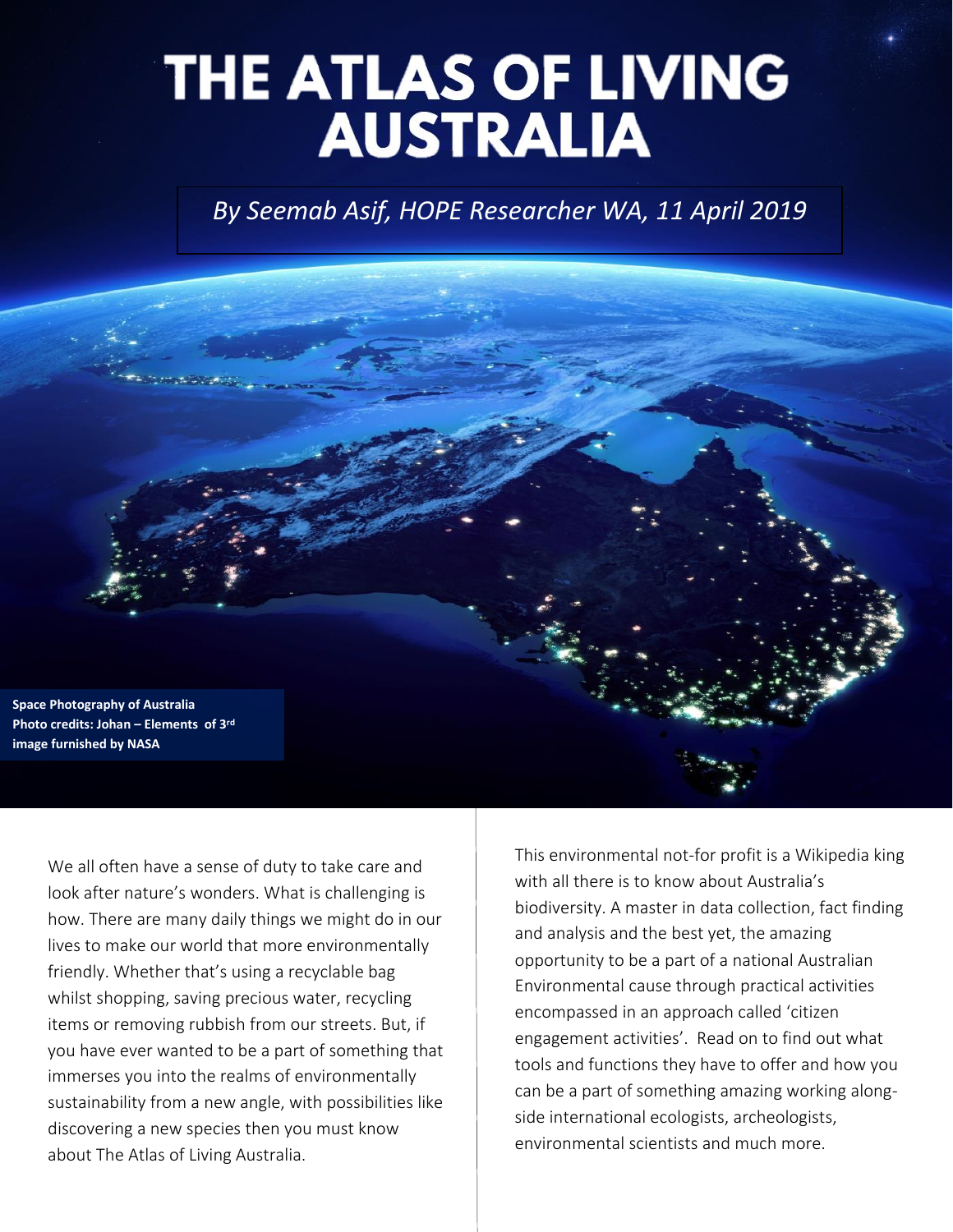# **WHO ARE THE ALA BIO-COLLECT**

ALA (Atlas of Living Australia) is a hub of free biodiversity data and the backbone of what they do to this data is simple - Collect  $\rightarrow$  Share  $\rightarrow$  Analyze  $\rightarrow$  Re-use. Data is of two types based on either species or the environment and the impact this is making is impressive in areas such as;

- 1. Biodiversity Conservation
- 2. New Species Discoveries.
- 3. Sustainable Ecosystem Development
- 4. Taxonomy

# **AUSTRALIA'S ICONIC SPECIES**

You can access and explore the incredible diversity of Australian species, plants, mammals, reptiles with nothing shy over 100,000 to explore. There are all sorts of facts such as their conservation status, habitat and a visual geographical representation of their distribution in Australia. You can even adventure into your very own area you live and explore species hiding that you may or may not have known to have existed! For those wanting to dive deeper into the breadth of biodiversity data there is an additional advanced search engine to explore species.

#### **Zebra Finch Found Across Australia Photo credits: Michael Lawton**

ALA have developed a tool called Bio-Collect' which helps structure data that's unstructured. Part of Bio-collect is Citizen Science Central which gives you the chance to add your sightings of species and take part in digitization projects.

#### **ALA Citizen Science Central** Add a new **Digitization** Search Add a sighting projects project projects **BioCollect BioBlitz Hub My sightings** My projects Tool - learn more

### **DIGITIZATION PROJECTS**

Digital projects span across 3 key areas;

"Decipher our collections, discover hidden archives and contribute to knowledge".

- 1. **Collection labels** Help scientists to have better access to data by capturing data from specimens.
- 2. **Transcribe**  Help transcribe historical documents and digitally revolutionize them for the access of all.
- 3. **Wildlife spotter** Examine digital photos of all sorts of wildlife to analyses for example, what species they are or how many there are present.

### **CITIZEN SCIENCE PROJECTS**

You can engage with something the ALA calls citizen science projects which are essentially a doorway to you making fascinating discoveries or helping scientists with their research and so much more. Citizen science projects can be engaged